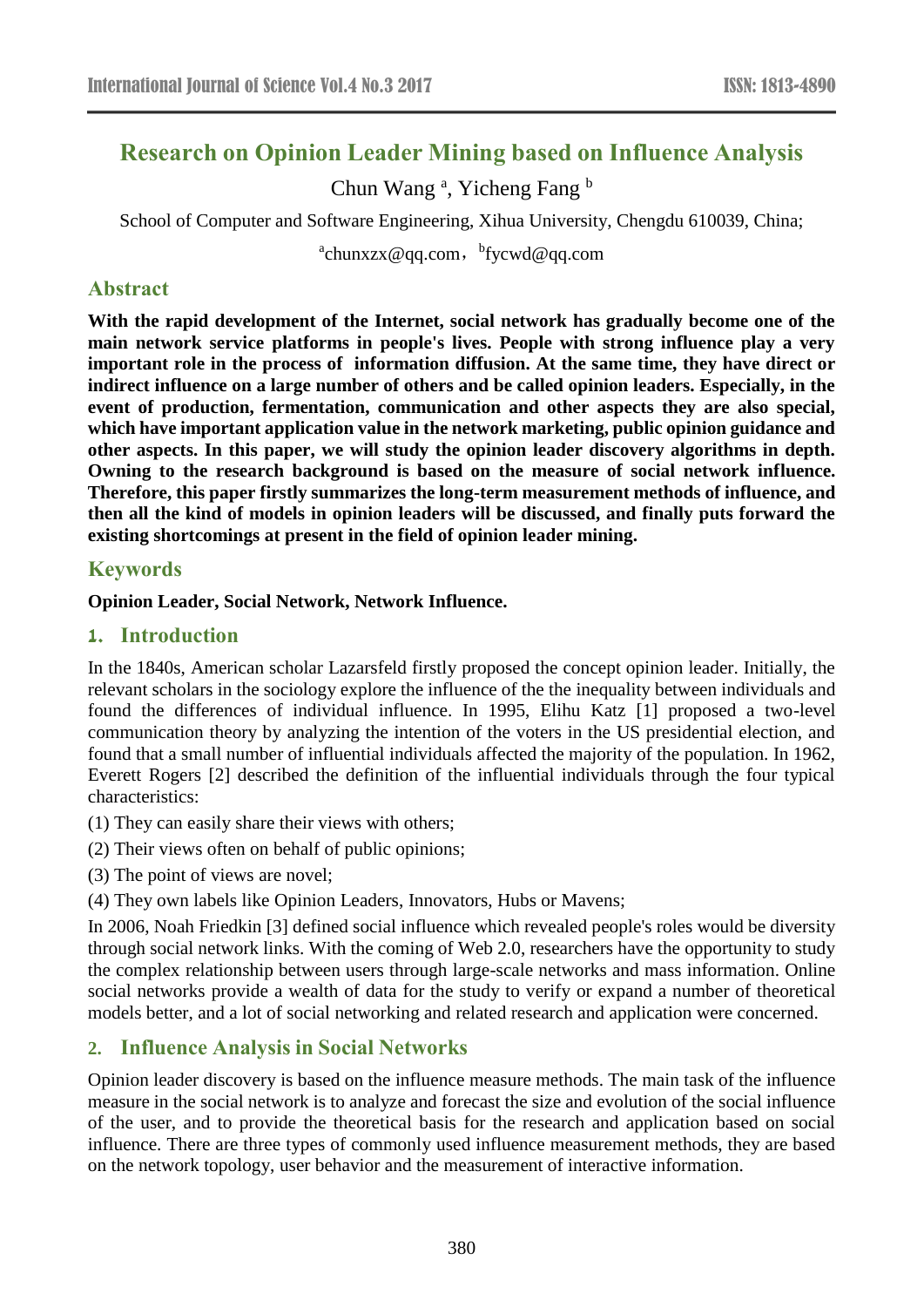### **2.1 User Behavior**

Based on the user behavior methods, the main consideration is the behavior of the users in the social network. If a user's behavior raises a lot of other users' attention or similar behavior, he can be own certain influence. For example, in Twitter network, many behaviors like forward, reply, reading, comment can be served as influential factors. If a user's many actions arouse other peoples' attention or follow, then the user should have a greater influence.

### **2.2 Interactive Information**

The algorithms based on user interaction information are concerned with the information published by the user and its diffusion. Compared with the real social network, a significant difference is that the user in the social network mainly interacts through the flow of the network information. The information published by a user carries the record of the majority information of the user's activities, so many researchers think that the user's influence through interaction information can reflect the user's social influence. In such methods, the dissemination of information content and time is the main factors to considerate. The user's interactive information can further reflect the influence generation and the details of evolution. Therefore, in the analysis of social influence, it needs to choose the appropriate means of measurement according to the actual situation. Romero [4] analyzed the characteristics of the popular tags on Twitter in terms of propagation scope and time. Their results were consistent with those analyzed by Kempe [5], which indirectly demonstrated the importance of the time of information in the measurement of social influence.

### **2.3 Network Topology Analysis**

### **2.3.1 Centrality Analysis**

Centrality Degree refers to the number of nodes directly connected to the node, which can be used to analyze the direct influence of the node. The in-degree and out-degree of the nodes in social network can measure the users influential related indicators, such as the number of friends, forward, followers and so on. Closeness refers to the sum of the shortest path between the node in the social network and the other nodes. Betweeness is used to measure the influence of nodes on information dissemination, the ability of nodes to be on the shortest path of other nodes, and the size of the "mediator" role that individuals play in the network.

### **2.3.2 Random Walk Characteristics**

In the field of influential indicators based on random walk characteristic, the common influential methods are Eigenvector center, Katz Center, PageRank and so on. Eigenvector Centrality calculates the weights of nodes based on the centrality of the nodes, the linearity of the weight of the other nodes that the current node can reach as the center the central degree of the node. Katz Center uses the walking path between the two nodes to calculate the influence between them. The farther away from the target user v on the walking path, the smaller the contribution of the Katz center to node v by the action of penalty factor  $\alpha$ . The PageRank is an indicator of the nodes' ranking in a directed graph. If the user's influence propagation is seen as a random walk, the result can also be used to show the size of the user's influence.

# **3. Analysis of Opinion Leader Mining Algorithms**

An important application of social influence analysis is the opinion leader mining in social network, because of the significant social influence is an important feature of opinion leaders. Currently, opinion leader mining on the social network mainly based on following three aspects.

### **3.1 User Attributes**

Some studies construct a multidimensional model that identifies opinion leaders in micro-blog based on the user attributes which include the number of users followers, followees, posts and fans. Through the Markov network to the user's intrinsic attributes, Zhang [6] considered social properties and content attributes and analyze their relevance to mining opinion leaders.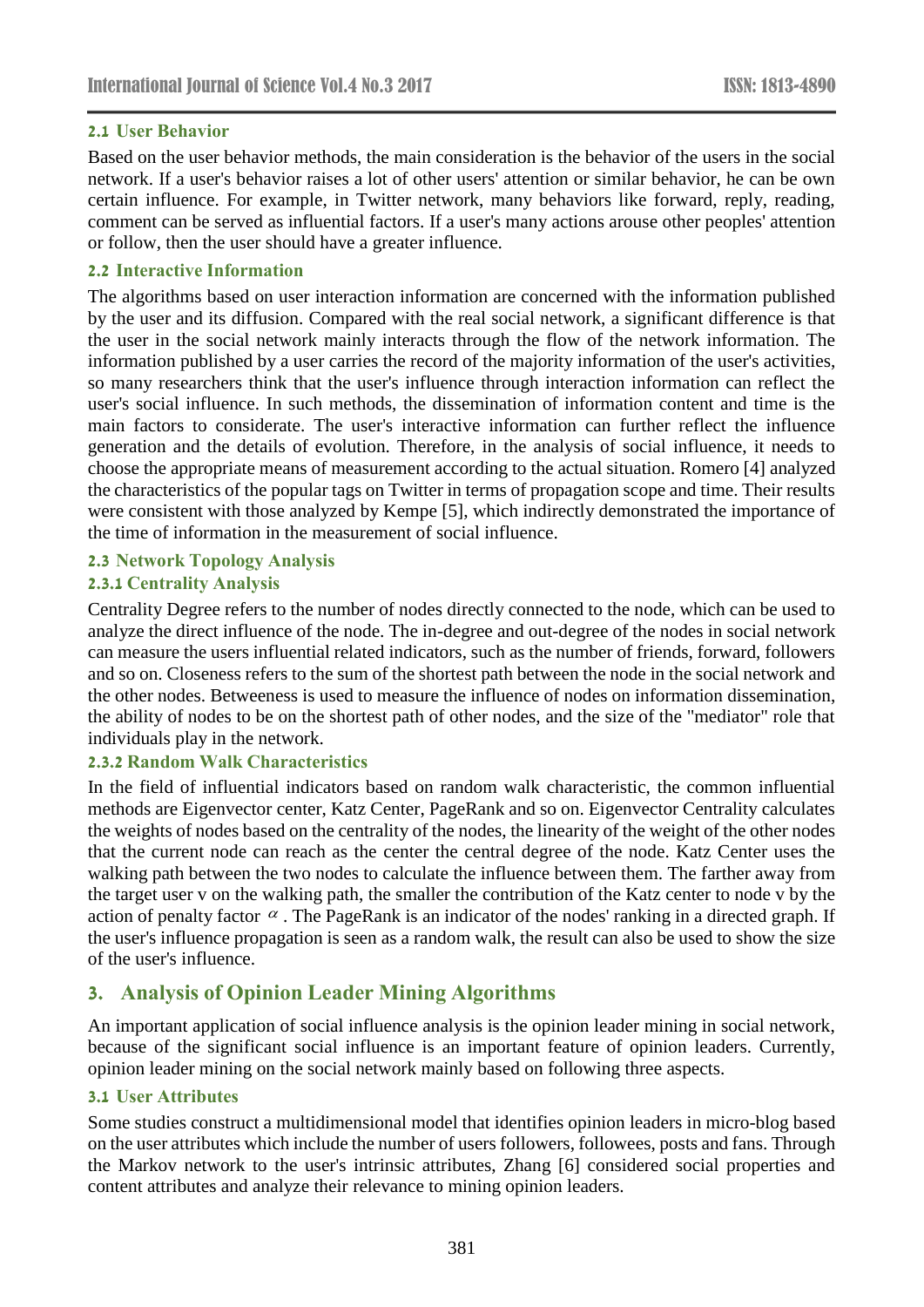#### **3.2 Information Interaction Analysis**

Information interaction analysis mainly by analysing the information sent by the user's influence and its transmission characteristics, it can reflect the influence of the user and achieve opinion leader mining. A representative study of such methods is the influence of the diffusion model that proposed by a Japanese researcher[7]. The model considers the transfer of relevant text content in the process of information diffusion and evaluate the influence of information, and the user's influence can be calculated by the sum of published information. Because the algorithm mainly considers the influence of the information published by the user only in the process of communication. However, the user's influence are reflected not only in the interaction between users but also in the user's own attributes, such as the number of fans and certified users, so the method also has shortage.

#### **3.3 Network Structure Analysis**

Compared with the above two aspects, scholars put forward the idea of using the network structure in opinion leader mining. Firstly, the network structure is created by the relationship between the users, and then they measure the importance of the users by network structure analysis. According to the study of this field, such research can be divided into two directions:

The first method analysis the center of network on the basis of complex network theory. Some researchers use the theory of complex networks to analyze the network center, such as degree of indegree, out-degree, distance center, network density, cohesion subgroup, small world network. The second algorithm named PageRank is an indicator of node ranking in a directed graph. If the process of users' influence propagation is seen as a random walk, the indicator can also be used to measure the influence of users. In the early work of the study, many models of information dissemination and influence diffusion were given empirical values between connection of users to simplify the model and calculation.

#### **3.4 Influence Analysis Combine With Topic Information**

The three aspects of methods above are three complementary aspects in opinion leader mining. In the social network research, some scholars combine text information with the methods above. Many models used network topology analysis or their extended algorithms to analyze the importance of the users, such as Katsimpras [8] proposed Topic-Specific Random Walk depend on topic similarity that extracted by LDA model, the LeaderRank algorithm considered the emotional polarity of the forum [9] The influence of the users are different in different topics. On the basis of network structure and user interests similarity. Weng [10] studied the individual's influence in different topics of Twitter data set, the TwitterRank algorithm considered the user's attention relationship and topic similarity, the following contents can show [algorithmic thinking](https://www.baidu.com/link?url=y_jLyrW6j-7j3N4qlSNQ4IIwbhPwsq_urup4IXY5UUYTNGl3iniGdL-Gn6mbrb0gbIkY1MKpFQulbv8jxR5DbijNupFP2ncoQe1RKytOAiJJvmDU2lsRxqLugfN2IqaK&wd=&eqid=d0039c78000460bb0000000358d1d073) of it.

Based on the idea of PageRank, the transfer probability from the user  $s_i$  to the user  $s_j$  is as formular (1). Where  $P_i$  is the transfer matrix of topic t.  $|T_j|$  is the number of microblog posts of user  $s_j$ ,  $\sum_{a:s_i\text{ follows}}|T_a|$  is the sum of microblog posts of neighbors of user  $s_i$ ,  $sim_i(i, j) = 1 - |DT'_i - DT'_j|$  is the similarity of probability distribution of topics.

$$
P_{i}(i, j) = \frac{|T_{j}|}{\sum_{a:s_{i}followss_{a}} |T_{a}|} \times sim_{i}(i, j)
$$
\n(1)

$$
D_{JS}(i, j) = \frac{1}{2} (D_{KL}(D_i || M) + D_{KL}(D_j || M))
$$
\n(2)

$$
M = \frac{1}{2}(D_i + D_j)
$$
 (3)

Where  $D_{JS}(i, j)$  is the Jensen-Shannon divergence between the two probability distributions. *M* is the average of the two probability distributions,  $D_{KL}(P||Q)$  is the Kullback-Leibler distance between *Q* and *P* , which can measure differences in the case of two probability distributions, but does not